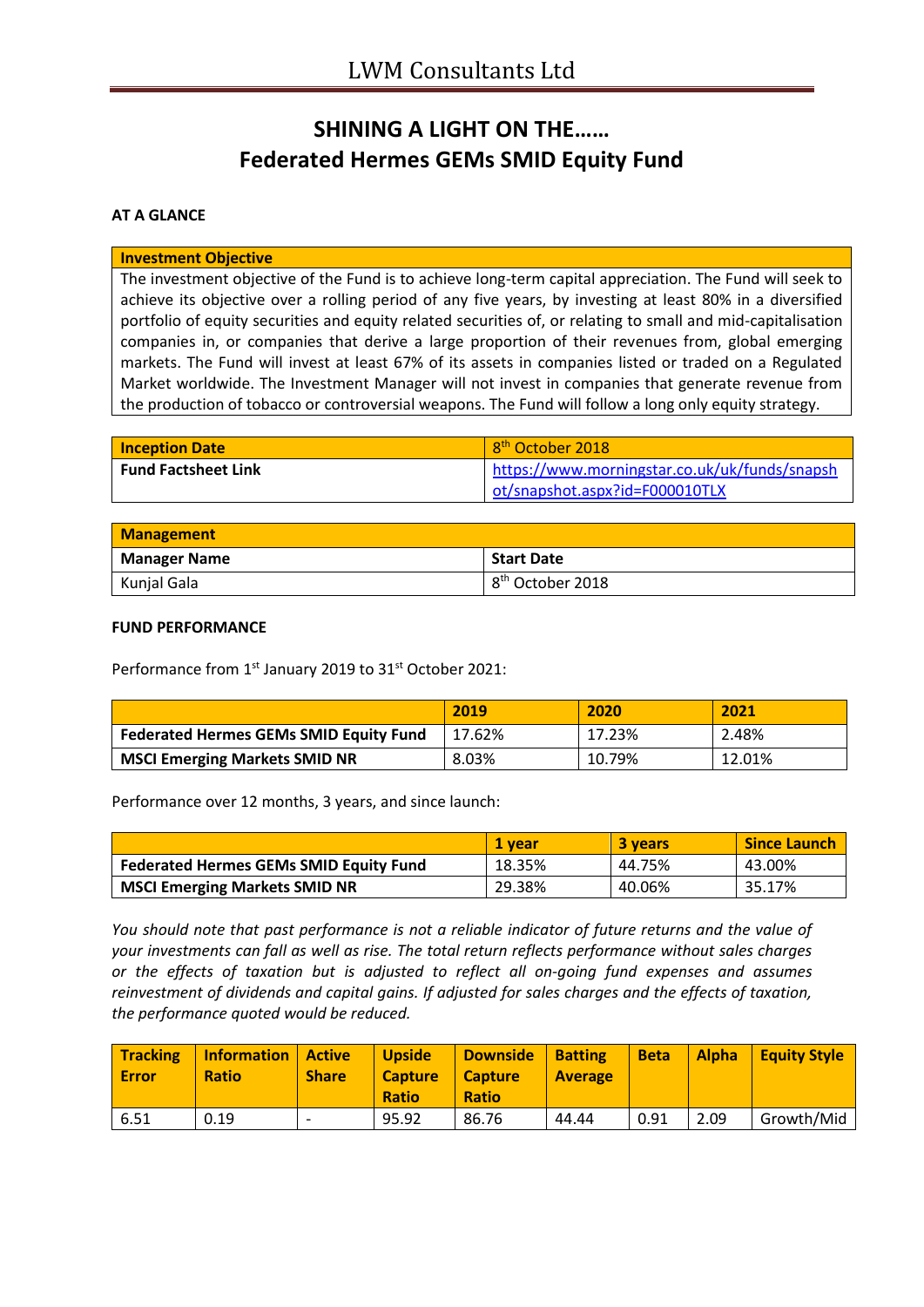# LWM Consultants Ltd

| <b>Volatility Measurements</b> |        |
|--------------------------------|--------|
| 3-Yr Std Dev (volatility)      | 16.93% |
| 3-Yr Mean Return (average)     | 13.12% |

| <b>Investment Style Details</b> |        |
|---------------------------------|--------|
| Giant                           | 4.66%  |
| Large                           | 32.60% |
| Medium                          | 36.49% |
| Small                           | 17.46% |
| Micro                           | 4.38%  |

| Top 5 Holdings - 67 Equity Holdings |                           |       |
|-------------------------------------|---------------------------|-------|
| SITC International Holdings Co Ltd  | Industrials               | 3.76% |
| Sinbon Electronics Co Ltd           | Technology                | 3.31% |
| <b>Accton Technology Corp</b>       | Technology                | 3.09% |
| Mahindra Logistics Ltd              | Industrials               | 3.04% |
| NICE Information Service Co Ltd     | <b>Financial Services</b> | 3.03% |

| Top 5 Sectors             |        |
|---------------------------|--------|
| Technology                | 25.88% |
| Industrials               | 25.66% |
| <b>Financial Services</b> | 15.37% |
| Consumer Cyclical         | 14.00% |
| <b>Basic Materials</b>    | 5.85%  |

| <b>Top 5 Regions</b> |        |
|----------------------|--------|
| India                | 20.50% |
| Taiwan               | 18.40% |
| South Korea          | 15.48% |
| China                | 14.04% |
| Mexico               | 5.14%  |

### **UPDATE….**

The fund was launched on 8 October 2018, and has now reached its three-year anniversary. For this reason, the team are promoting the strategy. The team are behind the successful large cap strategy, and this was established to invest in stocks which they couldn't necessarily hold in the large cap fund. There is currently an overlap of around 35%, but they expect this to come down overtime.

In terms of style, this follows the main strategy with a focus on quality, and long-term investment timeframe. They believe that small and mid-cap companies are at the forefront of change in emerging markets. Some of the themes that the strategy taps into include 5G, cloud, banking for all and premiumisation.

This has expanded to include electrification (advancement of the smart grid with multi stakeholder interactions), hydrogen (expanding usage to include for example, fuel for transport and power, heat for industry and buildings and feedstock for chemicals and products), cybersecurity (as we move to a more digital world, the threat is greater, and niche technologies in this area), e-commerce (ex-China) (long runway for growth in e-commerce across emerging markets), and biotechnology.